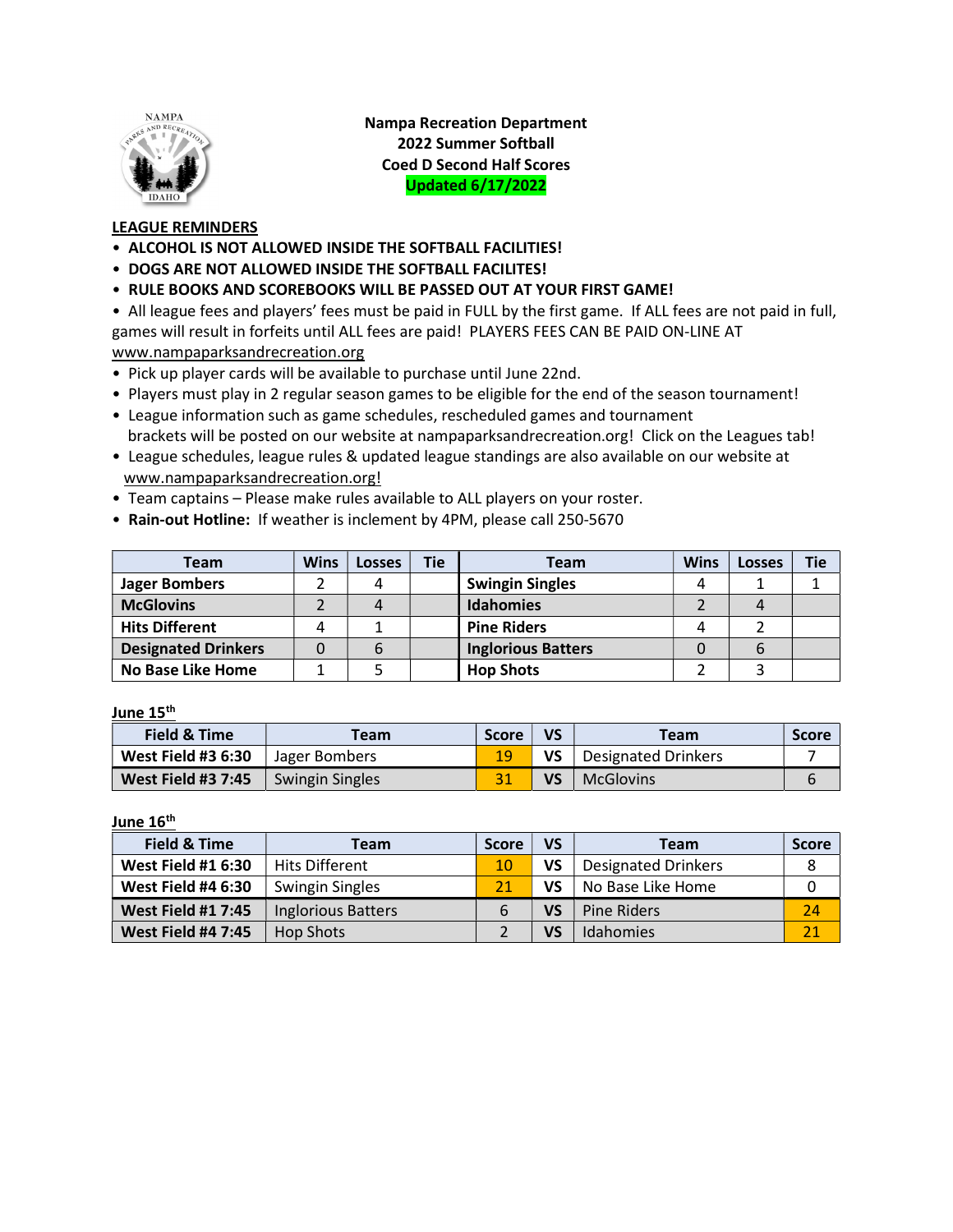#### June 23<sup>rd</sup>

| Field & Time              | Team                       | <b>Score</b> | VS | Team                      | <b>Score</b> |
|---------------------------|----------------------------|--------------|----|---------------------------|--------------|
| <b>West Field #1 6:30</b> | <b>Hop Shots</b>           |              | VS | Jager Bombers             |              |
| <b>West Field #3 6:30</b> | Pine Riders                |              | VS | No Base Like Home         |              |
| <b>West Field #1 7:45</b> | <b>Designated Drinkers</b> |              | VS | <b>Inglorious Batters</b> |              |
| <b>West Field #3 7:45</b> | <b>Idahomies</b>           |              | VS | <b>Swingin Singles</b>    |              |

## June 24<sup>th</sup> (Rescheduled to July 13<sup>th</sup>)

| Field & Time              | Team                  | <b>Score</b> | VS | Team          | <b>Score</b> |
|---------------------------|-----------------------|--------------|----|---------------|--------------|
| <b>West Field #2 6:30</b> | <b>McGlovins</b>      |              | VS | Jager Bombers |              |
| <b>West Field #2 7:45</b> | <b>Hits Different</b> |              | VS | Hop Shots     |              |

#### June 29<sup>th</sup>

| Field & Time              | Team             | <b>Score</b> | VS | <b>Team</b>        | <b>Score</b> |
|---------------------------|------------------|--------------|----|--------------------|--------------|
| <b>West Field #1 6:30</b> | Hop Shots        |              | VS | <b>Pine Riders</b> |              |
| <b>West Field #1 7:45</b> | <b>McGlovins</b> |              | VS | Idahomies          |              |

#### June 30<sup>th</sup>

| Field & Time              | Team              | <b>Score</b> | <b>VS</b> | Team                      | <b>Score</b> |
|---------------------------|-------------------|--------------|-----------|---------------------------|--------------|
| <b>West Field #1 6:30</b> | Swingin Singles   |              | VS        | <b>Hits Different</b>     |              |
| <b>West Field #3 6:30</b> | Jager Bombers     |              | VS        | <b>Inglorious Batters</b> |              |
| <b>West Field #3 7:45</b> | No Base Like Home |              | VS        | Designated Drinkers       |              |

#### July 7<sup>th</sup>

| <b>Field &amp; Time</b>   | Team                   | <b>Score</b> | VS | <b>Team</b>                | <b>Score</b> |
|---------------------------|------------------------|--------------|----|----------------------------|--------------|
| <b>West Field #1 6:30</b> | Jager Bombers          |              | VS | No Base Like Home          |              |
| <b>West Field #3 6:30</b> | <b>McGlovins</b>       |              | VS | Pine Riders                |              |
| <b>West Field #4 6:30</b> | Idahomies              |              | VS | <b>Hits Different</b>      |              |
| <b>West Field #3 7:45</b> | <b>Swingin Singles</b> |              | VS | <b>Designated Drinkers</b> |              |
| <b>West Field #4 7:45</b> | <b>Hop Shots</b>       |              | VS | <b>Inglorious Batters</b>  |              |

# July 13<sup>th</sup> (Rescheduled from June 24<sup>th</sup>)

| Field & Time              | Team                  | <b>Score</b> | VS | Team          | <b>Score</b> |
|---------------------------|-----------------------|--------------|----|---------------|--------------|
| <b>West Field #4 6:30</b> | McGlovins             |              | VS | Jager Bombers |              |
| <b>West Field #4 7:45</b> | <b>Hits Different</b> |              | VS | Hop Shots     |              |

#### July 14<sup>th</sup>

| Field & Time              | Team                       | <b>Score</b> | VS | <b>Team</b>            | <b>Score</b> |
|---------------------------|----------------------------|--------------|----|------------------------|--------------|
| <b>West Field #3 6:30</b> | Pine Riders                |              | VS | Idahomies              |              |
| <b>West Field #4 6:30</b> | No Base Like Home          |              | VS | <b>Hits Different</b>  |              |
| <b>West Field #3 7:45</b> | <b>Inglorious Batters</b>  |              | VS | <b>Swingin Singles</b> |              |
| <b>West Field #4 7:45</b> | <b>Designated Drinkers</b> |              | VS | <b>McGlovins</b>       |              |

July 15<sup>th</sup>

| <b>Field &amp; Time</b>   | <b>Team</b>       | <b>Score</b> | VS | Team.            | <b>Score</b> |
|---------------------------|-------------------|--------------|----|------------------|--------------|
| <b>West Field #3 6:30</b> | No Base Like Home |              | ٧S | <b>Hop Shots</b> |              |